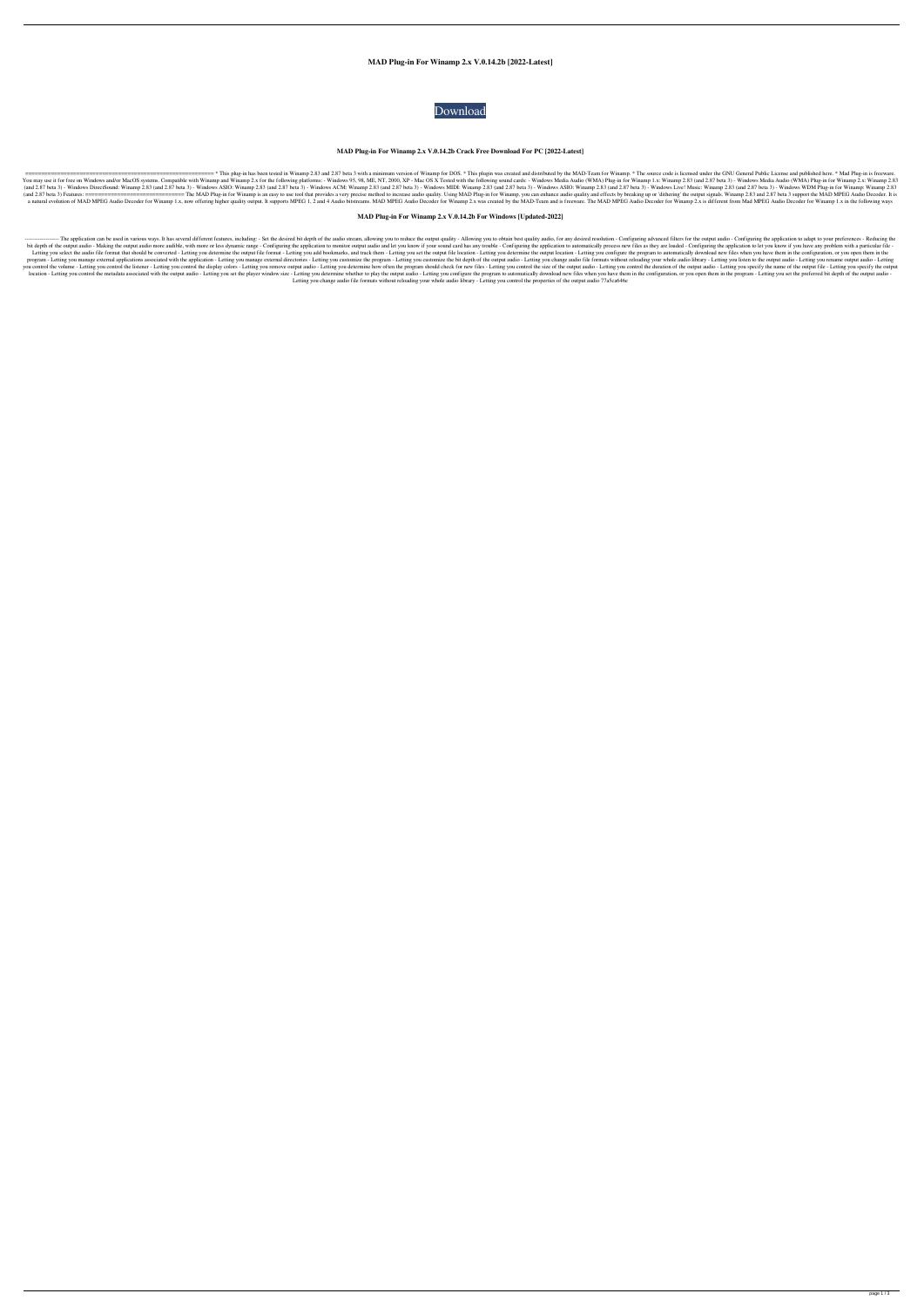### **MAD Plug-in For Winamp 2.x V.0.14.2b Crack**

MAD Plug-in for Winamp is an intuitive and seamlessly easy to use application that helps you replace the Winamp built-in MPEG audio decoder utility, in order to provide you with enhanced MP3 sounds or certain MPEG audio fi dynamic range, resulting in high precision audio signals. This way, you can easily create HQ output by reconstructing the signal encoded in MPEG audio. Using advanced algorithms, the application seamlessly re-creates the o limit cycles, a fairly encountered problem amongst digital filters, because random noise tends to be less objectionable than the harmonic tones produced by limit cycles. The process of dithering is usually applied to low-a produced by the input signal, thus preventing any non-linear behavior of the output sound. The application supports most sound cards with either 8- or 16-bit resolutions, although the fact that it supports higher ones, suc audio streams processed and created this way should sound more clear, and with less background noise or distortions. By doing so, you can increase the quality of certain audio tracks and enhance the bass, treble, fader or astounding sound effects. Supported audio codecs: AAC

## **What's New in the MAD Plug-in For Winamp 2.x V.0.14.2b?**

This MAD Plug-in for Winamp is an intuitive and seamlessly easy to use application that helps you replace the Winamp built-in MPEG audio decoder utility, in order to provide you with enhanced MP3 sounds or certain MPEG aud audible dynamic range, resulting in high precision audio signals. This way, you can easily create HQ output by reconstructing the signal encoded in MPEG audio. Using advanced algorithms, the application seamlessly re-creat periodic limit cycles, a fairly encountered problem amongst digital filters, because random noise tends to be less objectionable than the harmonic tones produced by limit cycles. The process of dithering is usually applied noise produced by the input signal, thus preventing any non-linear behavior of the output sound. The application supports most sound cards with either 8- or 16-bit resolutions, although the fact that it supports higher one output audio streams processed and created this way should sound more clear, and with less background noise or distortions. By doing so, you can increase the quality of certain audio tracks and enhance the bass, treble, fa astounding sound effects. MAD Plug-in for Winamp 2.x v.0.14.2b Feedback: Installation: 1) Unzip the folder "MAD Plug-in for Winamp" into Winamp folder. 2) Click on WINAMP or press Shift+Alt+D to open "Plugins" menu, in ord letting me know about this MAD Plug-in for Winamp. Although there is a sample of Mad Plug-in for Winamp in the site of the program, but I found that it's only for Winamp 2.x. Then I searched the internet and found that thi